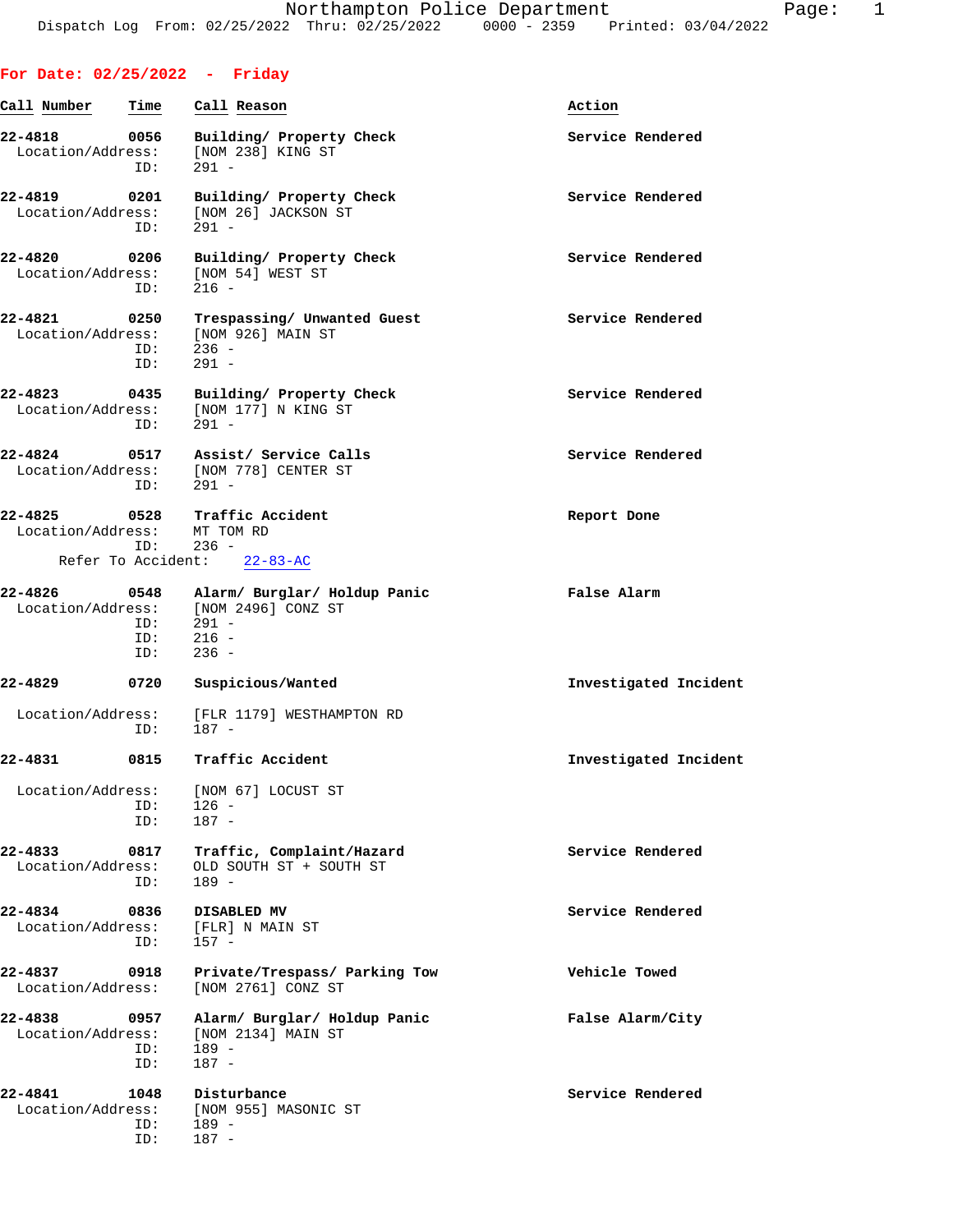**22-4843 1104 Investigation Service Rendered** Location/Address: [NOM 185] N KING ST ID: 170 - Refer To Incident: 22-333-OF **22-4844 1125 Public Service Service Rendered** Location/Address: [FLR] PARK ST ID: 121 - **22-4845 1147 Traffic Accident Investigated Incident** Location/Address: [NOM 7] CONZ ST ID: 187 - **22-4846 1157 Traffic Accident Investigated Incident** Location/Address: SOUTH ST ID: 189 - Refer To Accident: 22-84-AC **22-4847 1244 Assist/ Service Calls Service Rendered** Location/Address: [NOM 93] HAMPTON AVE ID: 189 - ID: 170 - **22-4848 1258 Disturbance Taken to Hospital** Location/Address: [FLR 1223] BURTS PIT RD ID: 126 - ID: 157 -<br>ID: 187 -187 - EMS Unit: A03-Fire Ambulance **22-4849 1310 Suspicious/Wanted Service Rendered** Location/Address: [NOM 7] CONZ ST ID: 189 - **22-4850 1319 Public Service Investigated Incident** Location/Address: KIRKLAND AVE ID: 189 - Refer To Incident: 22-337-OF **22-4852 1331 DISABLED MV Service Rendered** Location/Address: [NOM 1027] BRIDGE ST ID: 189 - **22-4853 1332 Disturbance Taken to Hospital** Location/Address: [FLR 1223] BURTS PIT RD ID: 157 - ID: 126 - **22-4854 1339 Traffic, Complaint/Hazard Service Rendered** Location/Address: BRIDGE ST + POMEROY TER ID: 189 - **22-4855 1345 Alarm/ Burglar/ Holdup Panic False Alarm** Location/Address: [NOM 1183] GLEASON PLZ ID: 170 - **22-4858 1356 Animal Service Rendered** Location/Address: PROSPECT AVE ID: 427 - **22-4861 1506 Suspicious/Wanted Investigated Incident** Location/Address: [FLR] BROOKSIDE CIR<br>ID: 187 - ID: 187 - **22-4865 1530 Public Service Service Rendered** Location/Address: SOUTH ST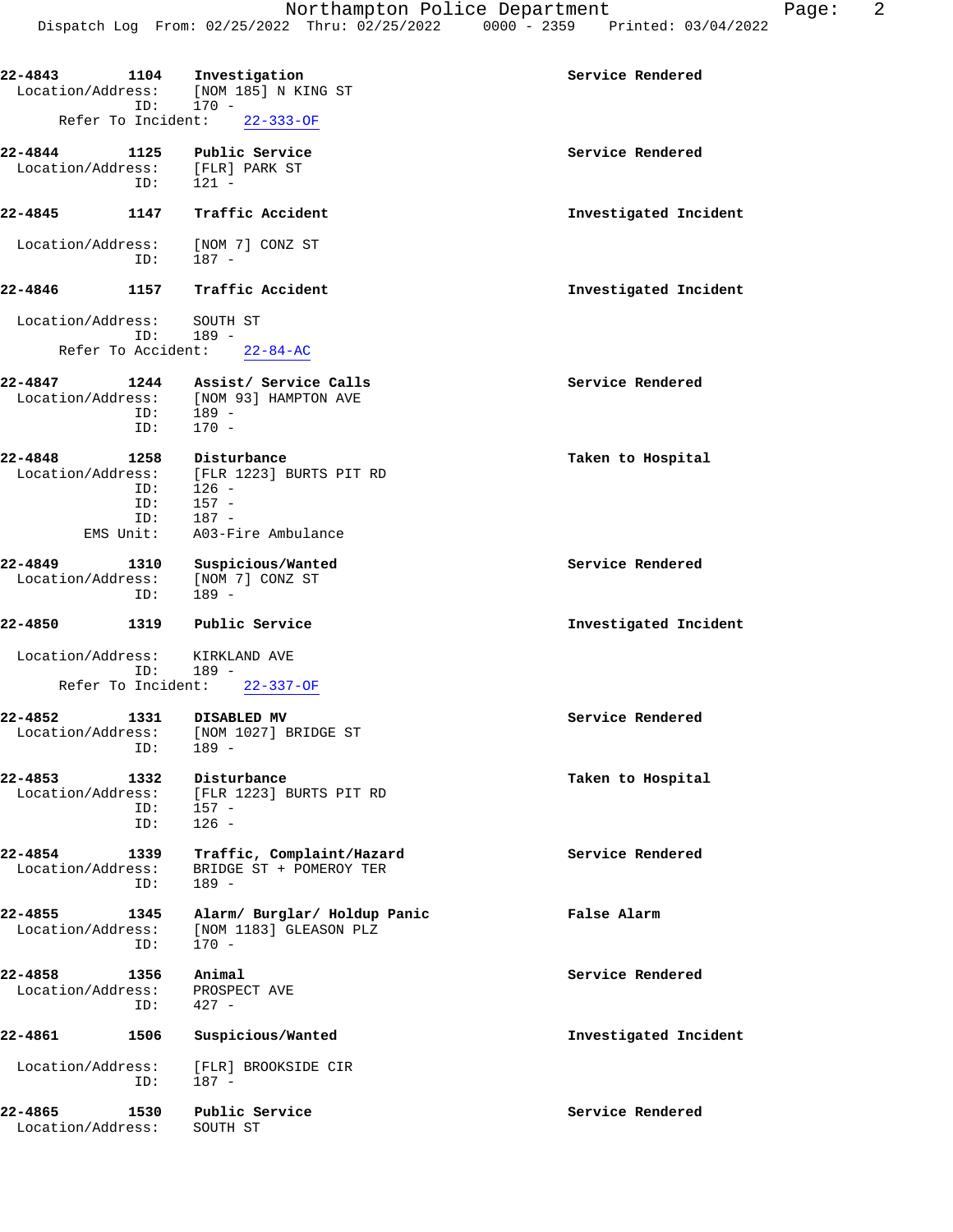|                              |                                | Northampton Police Department<br>Dispatch Log From: 02/25/2022 Thru: 02/25/2022 0000 - 2359 Printed: 03/04/2022 | 3<br>Page:               |
|------------------------------|--------------------------------|-----------------------------------------------------------------------------------------------------------------|--------------------------|
|                              | ID:                            | $170 -$                                                                                                         |                          |
| 22-4870                      | 1637                           | Assist/ Service Calls                                                                                           | Investigated Incident    |
| Location/Address:            | ID:                            | HOLYOKE ST<br>$245 -$                                                                                           |                          |
| 22-4871<br>Location/Address: | 1701<br>ID:                    | Traffic Accident<br>N KING ST<br>$189 -$                                                                        | Report Done              |
|                              | Refer To Incident:             | $22 - 340 - OF$                                                                                                 |                          |
| 22-4872                      | 1712<br>Vicinity of:<br>ID:    | DISABLED MV<br>[NOM 2526] DAMON RD<br>170 -                                                                     | Service Rendered         |
| 22-4873<br>Location/Address: | 1802<br>ID:<br>ID:             | Alarm/ Burglar/ Holdup Panic<br>[NOM 68] PARSONS ST<br>170 -<br>$189 -$                                         | False Alarm/City         |
| 22-4874                      | 1807                           | Disturbance                                                                                                     | Investigated Incident    |
| Location/Address:            | ID:<br>ID:                     | ROUND HILL RD<br>$203 -$<br>$187 -$                                                                             |                          |
| 22-4875<br>Location/Address: | 1810<br>ID:<br>ID:             | Disturbance<br>[NOM 196] KING ST<br>$189 -$<br>$187 -$                                                          | Service Rendered         |
| 22-4877                      | 1832                           | Trespassing/ Unwanted Guest                                                                                     | Arrest Male 18yrs & Over |
| Location/Address:            | ID:                            | [NOM 1949] MAIN ST<br>$298 -$<br>$245 -$                                                                        |                          |
|                              | ID:<br>ID:<br>Refer To Arrest: | $236 -$<br>$259 -$<br>$22 - 74 - AR$                                                                            |                          |
| 22-4879                      | 1918<br>ID:<br>ID:             | Suspicious/Wanted<br>Location/Address: [NOM 36] STATE ST<br>$259 -$<br>$236 -$                                  | Person Gone              |
| 22-4881<br>Location/Address: | 2012<br>ID:                    | Assist/ Service Calls<br>[FLR] PARK ST<br>$288 -$                                                               | Service Rendered         |
| 22-4883<br>Location/Address: | 2054<br>ID:                    | DISABLED MV<br>DAMON RD + INDUSTRIAL DR<br>$236 -$                                                              | Service Rendered         |
| 22-4884                      | 2115                           | Suspicious/Wanted                                                                                               | Investigated Incident    |
| Location/Address:            | ID:<br>ID:                     | [FLR 1297] MAIN ST<br>$203 -$<br>$288 -$                                                                        |                          |
| 22-4887                      | 2259                           | Motor Vehicle Stop                                                                                              | Verbal Warning Given     |
|                              | Vicinity of:<br>ID:            | NEW SOUTH ST<br>$298 -$<br>$245 -$                                                                              |                          |
| 22-4889                      | 2333                           | Suspicious/Wanted                                                                                               | Investigated Incident    |
| Location/Address:            | ID:                            | [NOM 93] HAMPTON AVE<br>$298 -$<br>$245 -$                                                                      |                          |
|                              |                                |                                                                                                                 |                          |